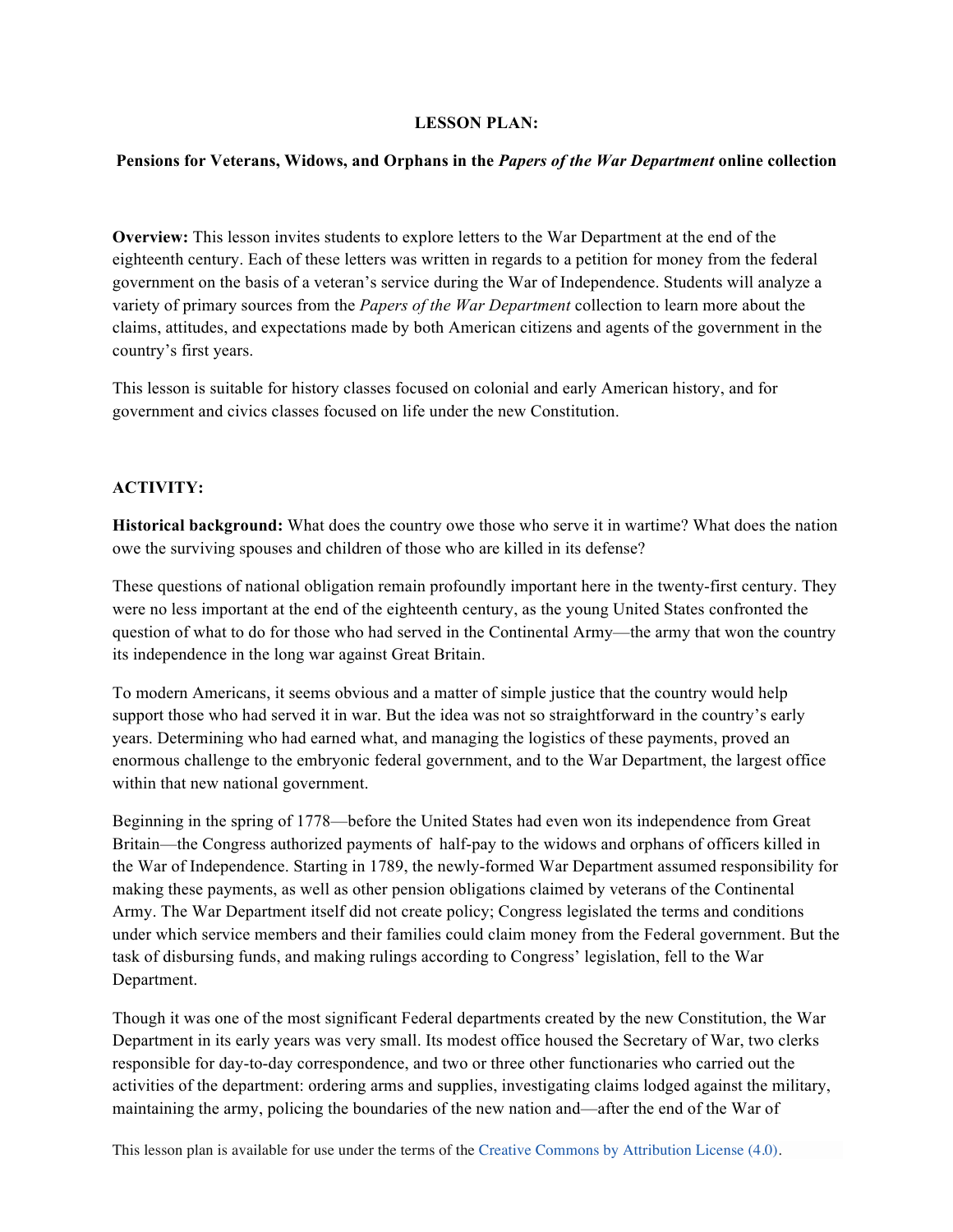Independence—looking after those who served in the Army according to Congress' direction. That program became the very first national social-welfare program in the new United States.

**Lesson objective:** To explore the relationship between the new United States government and its citizens by exploring their interactions in the first national welfare program: pensions for veterans, widows, and orphans of the War of Independence. Students will discover how different the attitudes toward military veterans and military service were in the 1790s compared to today.

### **Lesson materials**

### **Primary source document packet:**

Document A, John Stagg on behalf of Blackburn

Document B, Jonathan Dayton on behalf of widow Dickinson

Document C, Alexander Hamilton on behalf of widow de Neuvelle

Document D, Peter Hagner in regards to Samuel Hull

Document E, Joseph Howell in regards to Edward Whelan

### **Historian's worksheet**

**Teacher answer key**

# **Lesson preparation**

Divide your class into groups A-E. Print a copy of each document and its associated transcription for each student. Print one copy of the historian's worksheet for each group.

# **Lesson procedure**

**Optional icebreaker introduction:** Each of the primary sources comes with a transcription. The eighteenth-century originals were all handwritten, and digital scans of each original letter accompany the transcribed version in the lesson packet. If your students can read cursive handwriting, you can begin the lesson with a short exercise in which students transcribe a document themselves.

This is an exercise that often works best in groups of two or three, since good transcribers must often use context clues and inference to figure out words and abbreviations that are unclear. Document A, John Stagg's letter, is an excellent document to begin with, since the penmanship is excellent and presents the fewest challenges for novices. Alexander Hamilton's letter, by contrast, is much, much more difficult.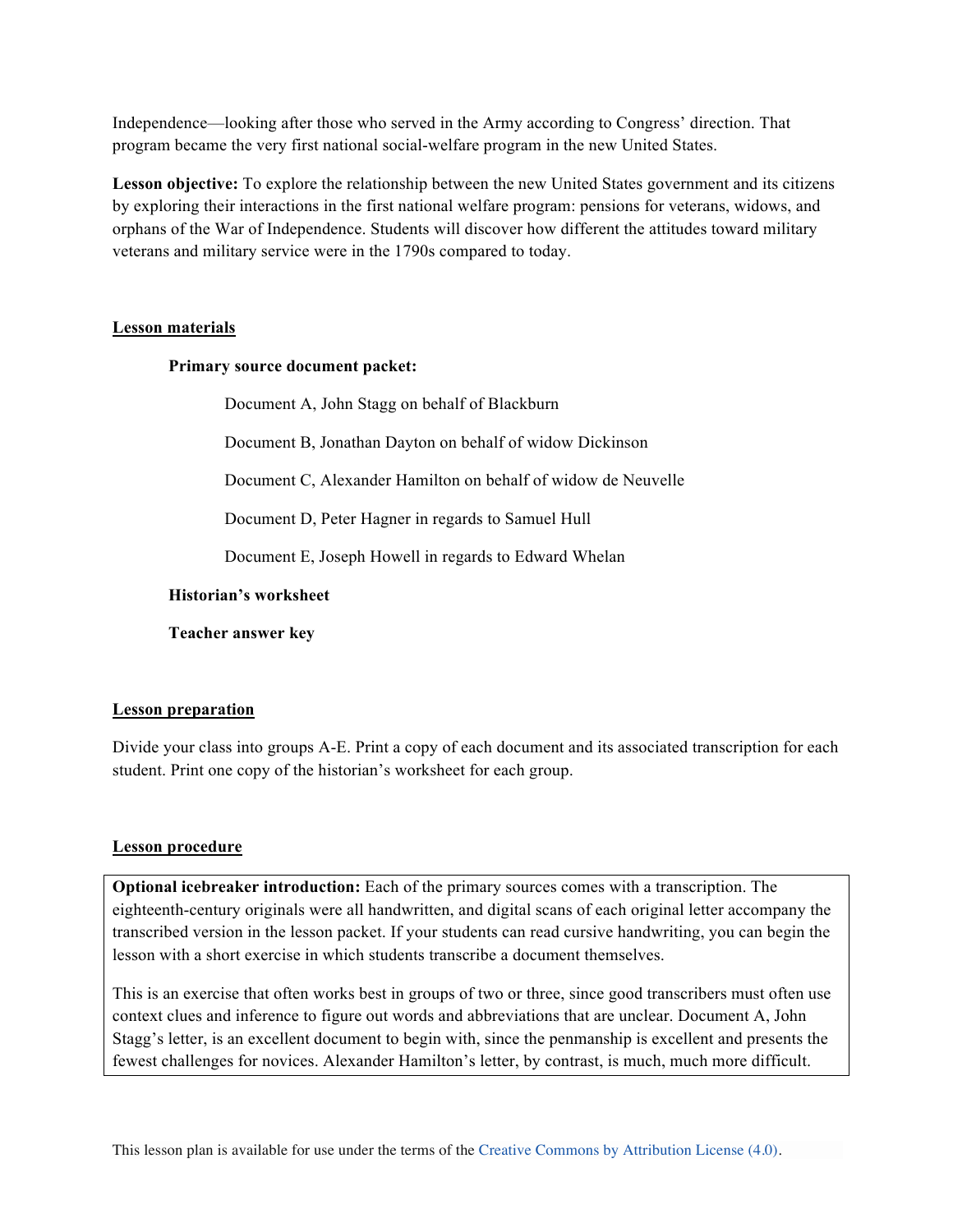Students will likely find this process extremely frustrating (professional historians find it frustrating, too!), but a five-minute attempt to transcribe the documents can help them appreciate the challenges that teachers and textbook authors face in making sense of original letters from this period, even if the student attempts are unsuccessful.

Depending on whether you are using this lesson in a history class or a government class, you will want to place the pension program within the context of the early Federal period or life under the Constitution. Explain that the end of the War of Independence left thousands of soldiers, or their widows and orphans, eligible for pensions to be paid out from the United States Treasury. Congress created the program, and the employees of the War Department were responsible for administering it.

Engage the class in some brainstorming before beginning the group exercise: What would be the goal of such a program for veterans, widows, and orphans? What would the government be worried about? How should the program be administered to be fair and appropriately generous?

Once the students have some rough ideas about what they expect the program to look like, divide them into groups A-E and distribute copies of **Documents A-E** and the accompanying transcription to the group. (If your students cannot read cursive or if time does not permit them to attempt a transcription, the original document serves mainly as an illustration rather than a critical part of the activity). Give each group a copy of **Historian's worksheet**.

Have each group work together to determine who wrote each document, what the letter-writer is requesting, and what the logic or rationale behind the request seems to be. Then have each group identify surprising or confusing parts of each letter to discuss with the class as a whole. The **Teacher Answer Key** includes a description and explanation of each of the documents and things that students and scholars might find interesting or revealing about each letter.

Once each group has completed its investigation, reconvene the class. Have a member of each group briefly summarize its document and the information from their group's worksheet. After the groups have presented all five documents, have the class see what patterns or themes they can spot that might tell us something about early Americans' relationship with their new federal government.

Students may not see patterns right away, but they may be able to make educated guesses about them once the patterns are identified. Two that are particularly interesting:

1. The default position of the War Department (and, by extension, the Federal Government) seems to be one of skepticism. Several of the letters offer third-person testimony confirming that the subject did, indeed, serve in the Continental Army. John Stagg's letter to the physician requests an examination to establish that the applicant did in fact suffer a disability as a result of military service.

What does this default attitude of skepticism tell us about the first pension program? It suggests that the federal government was concerned about fakers: applicants who would try to get money from the government by misrepresenting their service, their injuries, or their relationship to a veteran. This is an attitude that will strike many students as alien, given the veneration paid to contemporary veterans and military families. It seems somehow un-American to ask someone who claims to have been disabled as a result of military service, or who lost a family member in war, to "Prove it."